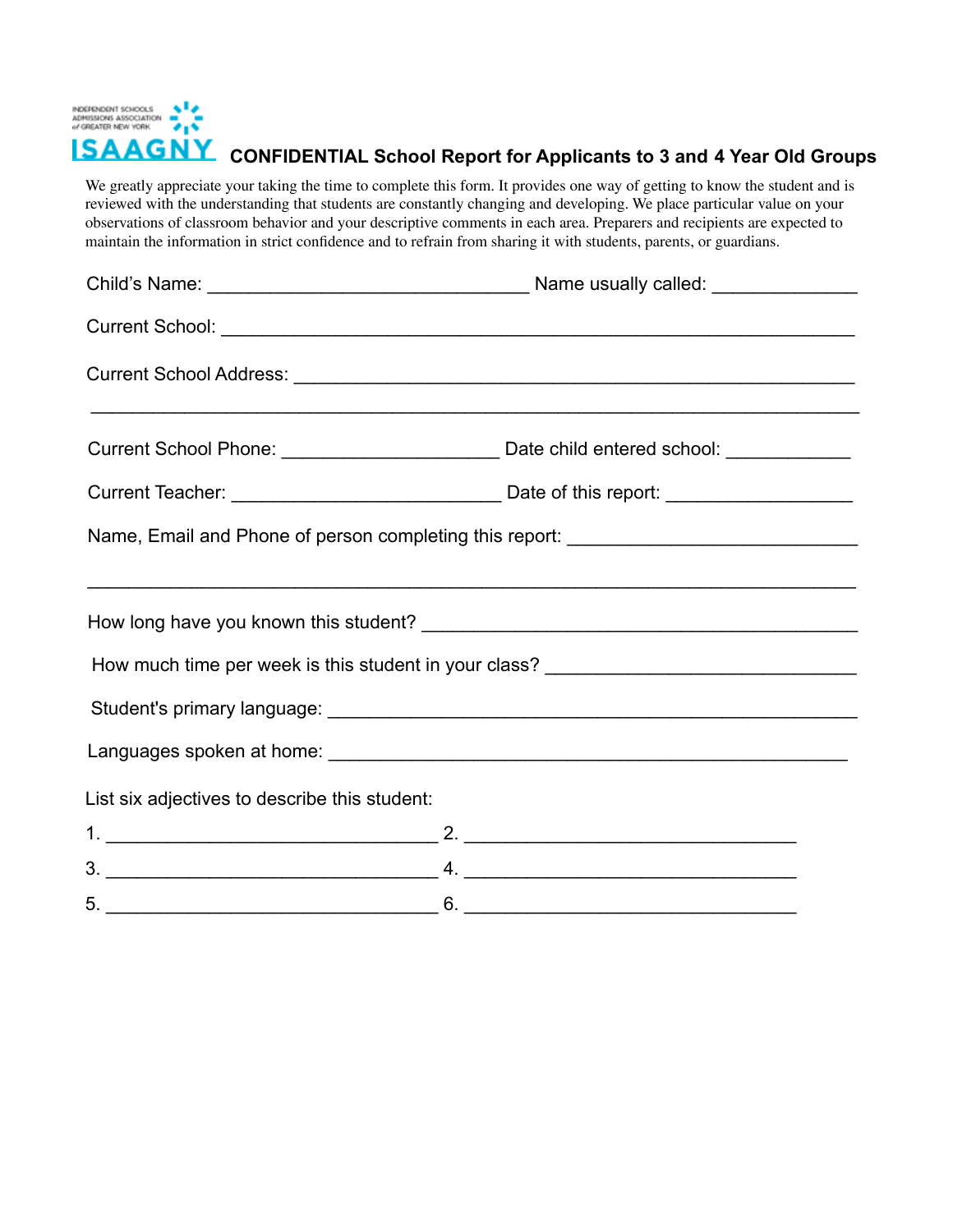| <b>CATEGORY</b>                           | <b>AREA OF</b><br><b>STRENGTH</b> | <b>AGE</b> | PROGRESSING TOWARDS<br><b>APPROPRIATE AGE APPROPRIATE</b> | <b>AREA OF</b><br><b>CONCERN</b> | N/A |
|-------------------------------------------|-----------------------------------|------------|-----------------------------------------------------------|----------------------------------|-----|
| PHYSICAL DEVELOPMENT                      |                                   |            |                                                           |                                  |     |
| <b>Gross Motor Coordination</b>           |                                   |            |                                                           |                                  |     |
| Participates in physical group activities |                                   |            |                                                           |                                  |     |
| Gait, fluidity, smoothness of movement    |                                   |            |                                                           |                                  |     |
| <b>Small Motor Coordination</b>           |                                   |            |                                                           |                                  |     |
| Participates in small motor activities    |                                   |            |                                                           |                                  |     |
| Works with playdoh, clay, water, sand     |                                   |            |                                                           |                                  |     |
| Builds with blocks or manipulatives       |                                   |            |                                                           |                                  |     |
| Draws, paints, or glues                   |                                   |            |                                                           |                                  |     |
| Uses implements (fork/spoon) to feed self |                                   |            |                                                           |                                  |     |
| <b>General Health</b>                     |                                   |            |                                                           |                                  |     |
| Energy level: outdoors/in classroom       |                                   |            |                                                           |                                  |     |
| PERCEPTUAL DEVELOPMENT                    |                                   |            |                                                           |                                  |     |
| Completes puzzles (how many pieces?)      |                                   |            |                                                           |                                  |     |
| Notices, creates, replicates patterns     |                                   |            |                                                           |                                  |     |
| Recognizes written name                   |                                   |            |                                                           |                                  |     |

## **Comment**:

What are the child's favorite large-motor activities?

What are the child's favorite small-motor or perceptual activities?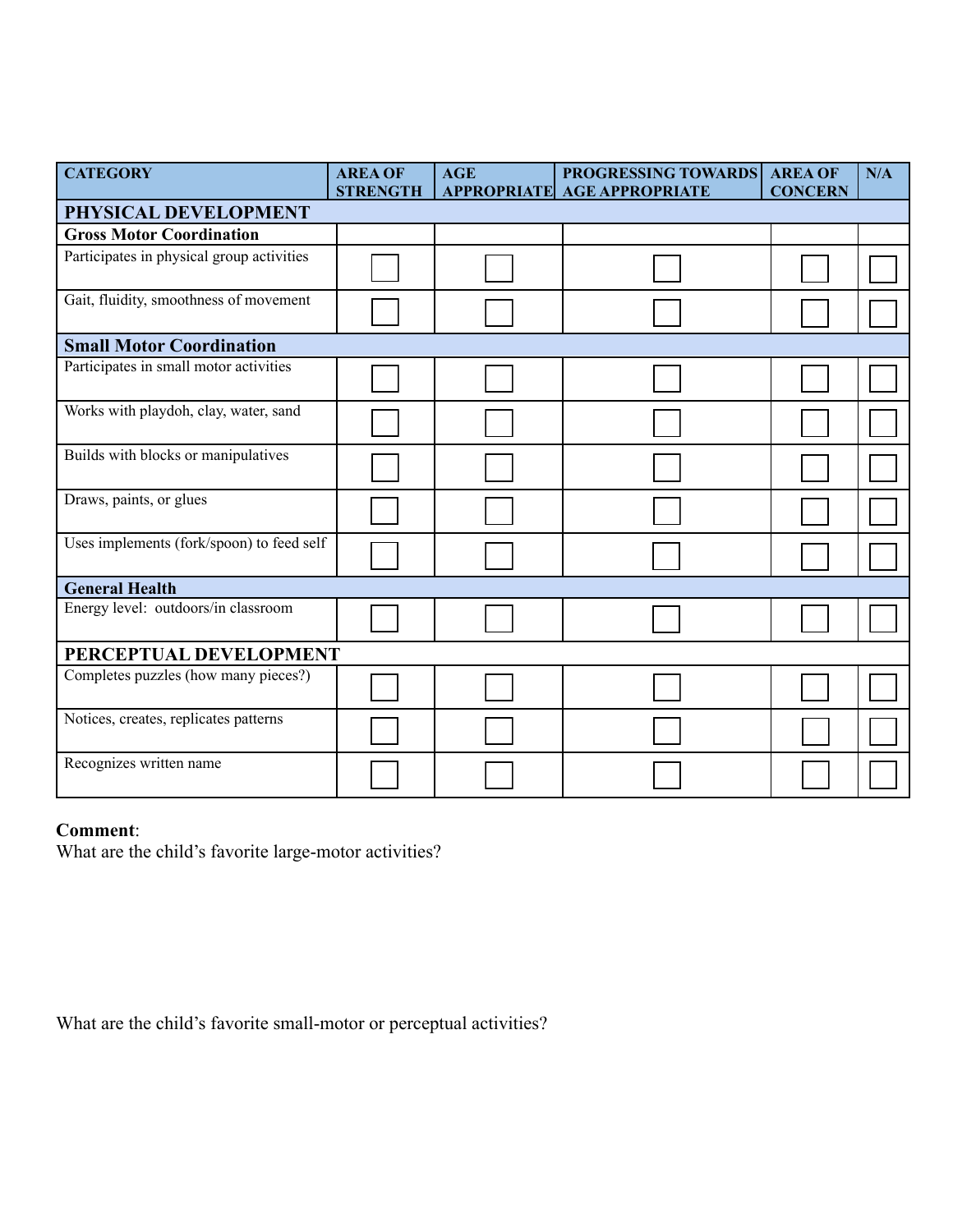| <b>CATEGORY</b>                            | <b>AREA OF</b><br><b>STRENGTH</b> | <b>AGE</b><br><b>APPROPRIATE</b> | PROGRESSING TOWARDS<br><b>AGE APPROPRIATE</b> | <b>AREA OF</b><br><b>CONCERN</b> | N/A |  |  |
|--------------------------------------------|-----------------------------------|----------------------------------|-----------------------------------------------|----------------------------------|-----|--|--|
| <b>SOCIAL/EMOTIONAL DEVELOPMENT</b>        |                                   |                                  |                                               |                                  |     |  |  |
| Separation from parents/ caregivers        |                                   |                                  |                                               |                                  |     |  |  |
| Displays confidence                        |                                   |                                  |                                               |                                  |     |  |  |
| Accepts limits/boundaries                  |                                   |                                  |                                               |                                  |     |  |  |
| Willingly follows directions individually  |                                   |                                  |                                               |                                  |     |  |  |
| Willingly follows directions in group      |                                   |                                  |                                               |                                  |     |  |  |
| Displays impulse control                   |                                   |                                  |                                               |                                  |     |  |  |
| Engages with peers (describe below)        |                                   |                                  |                                               |                                  |     |  |  |
| Engages with adults (describe below)       |                                   |                                  |                                               |                                  |     |  |  |
| Makes eye contact                          |                                   |                                  |                                               |                                  |     |  |  |
| Resolves conflicts/disputes verbally       |                                   |                                  |                                               |                                  |     |  |  |
| Respects self/own property                 |                                   |                                  |                                               |                                  |     |  |  |
| Respects others/their items                |                                   |                                  |                                               |                                  |     |  |  |
| Tolerates frustration/self-chosen activity |                                   |                                  |                                               |                                  |     |  |  |
| Tolerates frustration/assigned activity    |                                   |                                  |                                               |                                  |     |  |  |
| Appreciates humor/appropriately silly      |                                   |                                  |                                               |                                  |     |  |  |
| Ability to focus on an activity            |                                   |                                  |                                               |                                  |     |  |  |
| Cooperative attitude                       |                                   |                                  |                                               |                                  |     |  |  |
| Makes transitions easily                   |                                   |                                  |                                               |                                  |     |  |  |
| Reacts positively to new events/change     |                                   |                                  |                                               |                                  |     |  |  |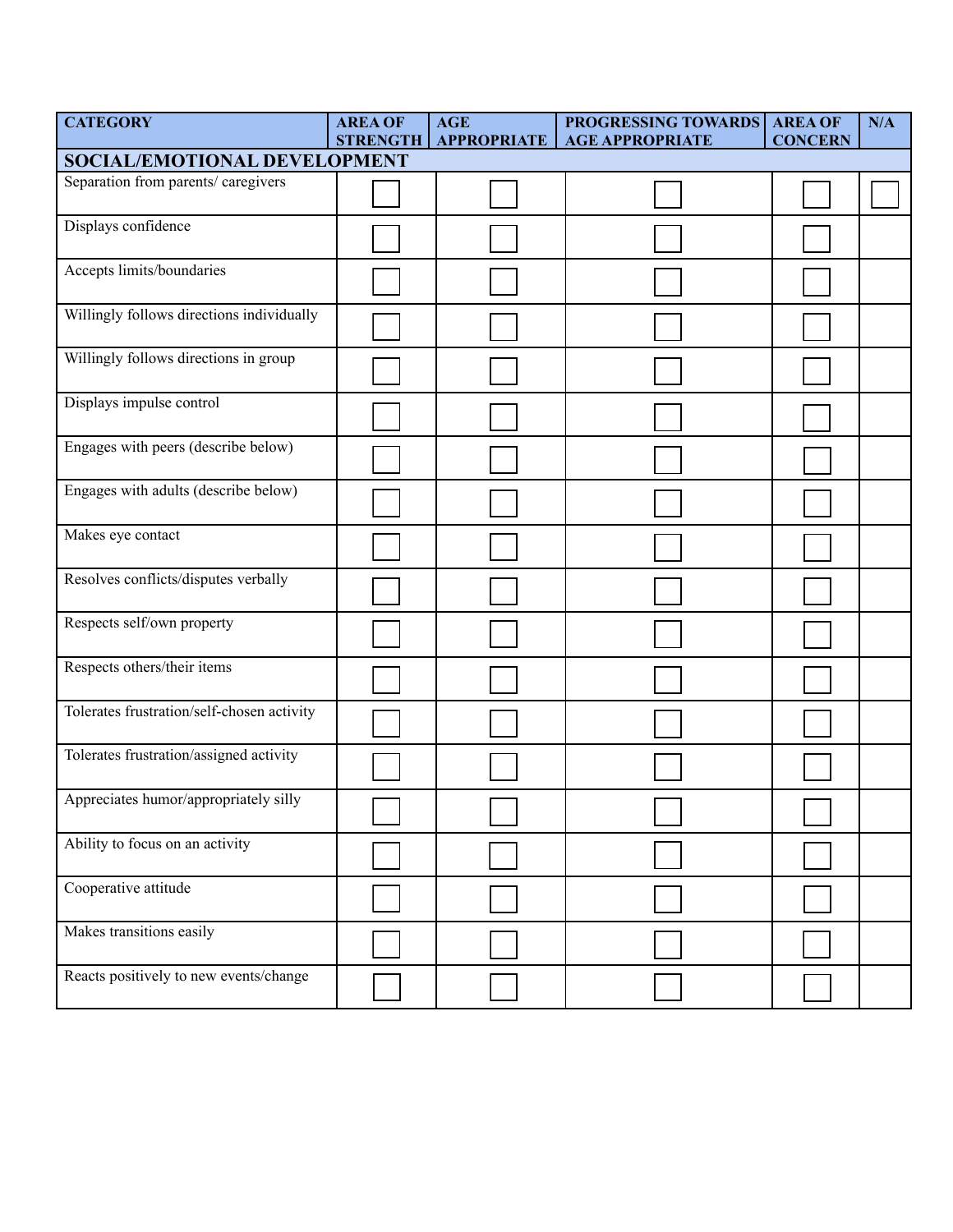### **Comments:**

How would you describe the child's temperament?

What activities does the child especially enjoy?

Please describe the quality of this child's interactions with **classmates**.

Please describe the quality of this child's interactions with **adults**.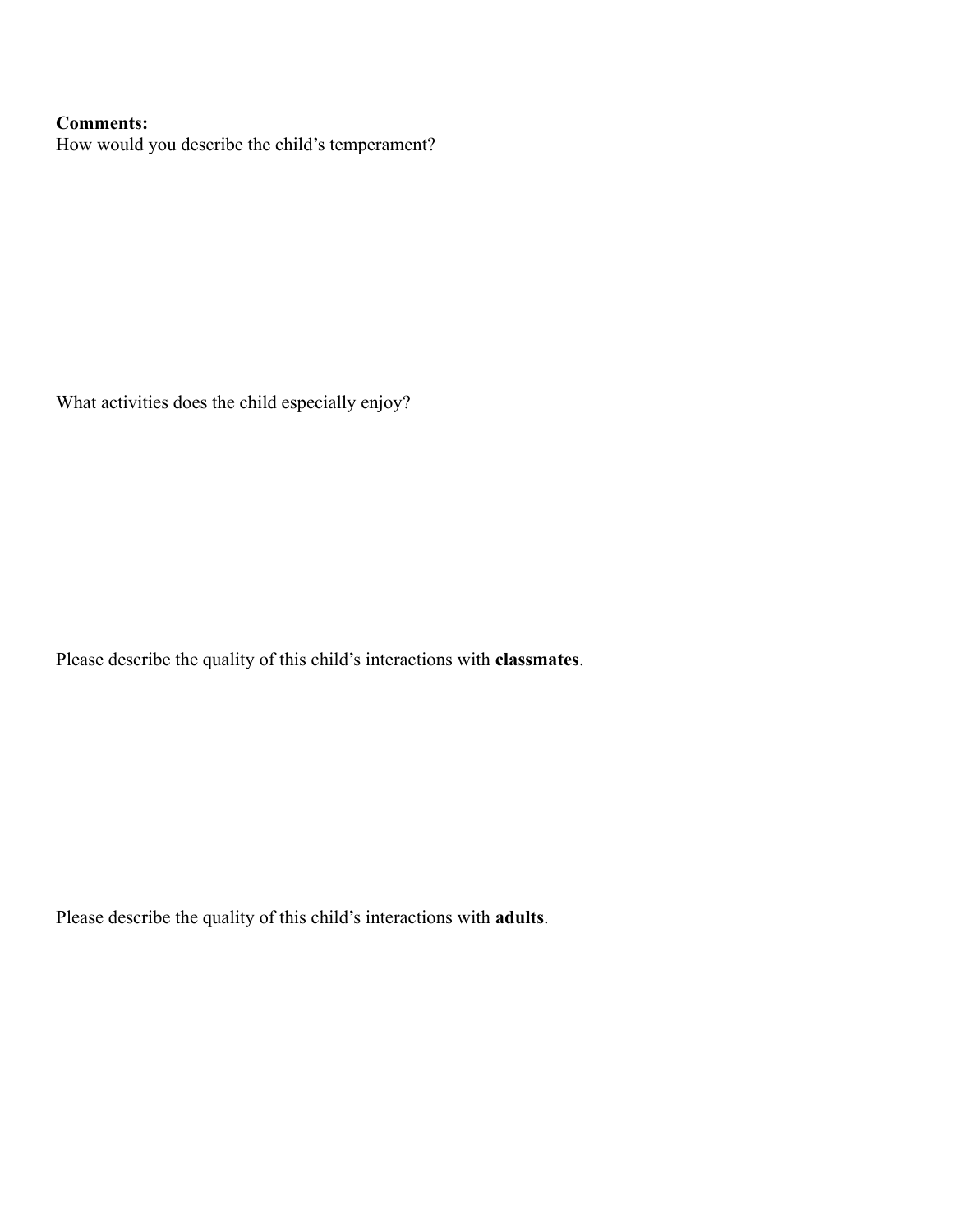| <b>CATEGORY</b>                                                 | <b>AREA OF</b> | <b>AGE</b><br>STRENGTH APPROPRIATE | PROGRESSING TOWARDS<br><b>AGE APPROPRIATE</b> | <b>AREA OF</b><br><b>CONCERN</b> | N/A |  |  |
|-----------------------------------------------------------------|----------------|------------------------------------|-----------------------------------------------|----------------------------------|-----|--|--|
| <b>INTELLECTUAL DEVELOPMENT</b>                                 |                |                                    |                                               |                                  |     |  |  |
| <b>RECEPTIVE SKILLS</b>                                         |                |                                    |                                               |                                  |     |  |  |
| Ably follows directions given to a<br>group                     |                |                                    |                                               |                                  |     |  |  |
| Ably follows directions given<br>individually                   |                |                                    |                                               |                                  |     |  |  |
| Converses with adults and children                              |                |                                    |                                               |                                  |     |  |  |
| <b>EXPRESSIVE SKILLS</b>                                        |                |                                    |                                               |                                  |     |  |  |
| Clear articulation (describe)                                   |                |                                    |                                               |                                  |     |  |  |
| Fluency of expression (as opposed to<br>stammering)             |                |                                    |                                               |                                  |     |  |  |
| Vocabulary: uses precise words as<br>opposed to fillers ('uhm') |                |                                    |                                               |                                  |     |  |  |
| Remembers classmates'/teachers'<br>names                        |                |                                    |                                               |                                  |     |  |  |
| Remembers and recites nursery rhymes                            |                |                                    |                                               |                                  |     |  |  |
| Remembers and retells events/stories<br>in sequence             |                |                                    |                                               |                                  |     |  |  |
| Creates dramatic play scenarios                                 |                |                                    |                                               |                                  |     |  |  |
| Asks why, how come questions                                    |                |                                    |                                               |                                  |     |  |  |
| <b>EMERGENT LITERACY</b>                                        |                |                                    |                                               |                                  |     |  |  |
| Handles, browses, looks over books                              |                |                                    |                                               |                                  |     |  |  |
| Enjoys being read to/asks to be read to                         |                |                                    |                                               |                                  |     |  |  |
| Acts out favorite stories (books/media)                         |                |                                    |                                               |                                  |     |  |  |
| <b>EMERGENT MATH</b>                                            |                |                                    |                                               |                                  |     |  |  |
| Sorts objects in categories<br>(animals/plants)                 |                |                                    |                                               |                                  |     |  |  |
| Grades objects by size                                          |                |                                    |                                               |                                  |     |  |  |
| Names colors or shapes in environment                           |                |                                    |                                               |                                  |     |  |  |
| Uses size comparison                                            |                |                                    |                                               |                                  |     |  |  |
| Understands over, under                                         |                |                                    |                                               |                                  |     |  |  |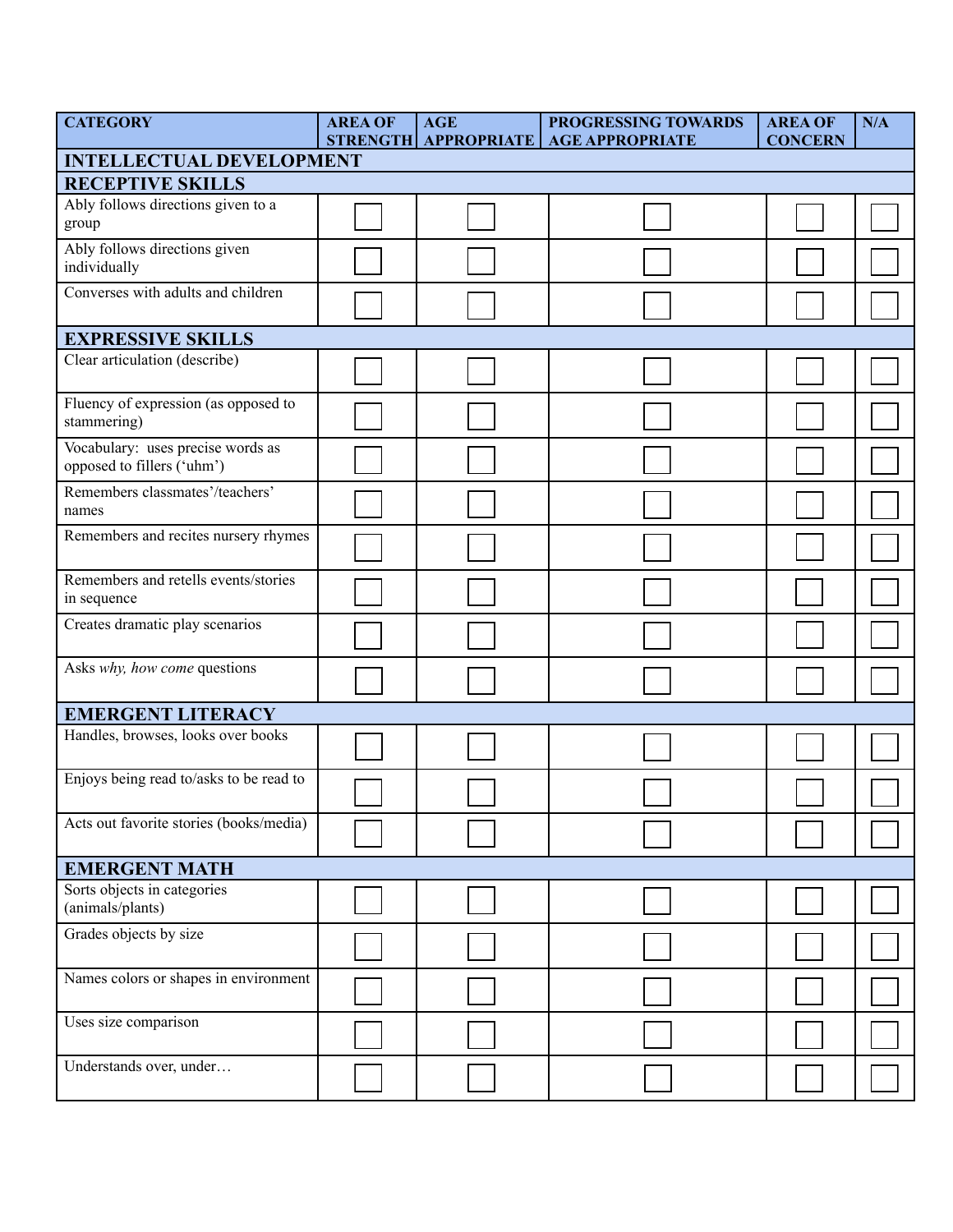#### **Comment**:

Please comment on the child's language and speech development. Any idiosyncratic language? (Please be specific.)

Please comment briefly on any physical, social-emotional, or intellectual strengths or concerns, including general health.

#### **FAMILY**

Is there anything significant about home life which will help us understand this child? (new baby, move, divorce/separation)

Have all financial obligations been met?

Have you received active cooperation from the parents?